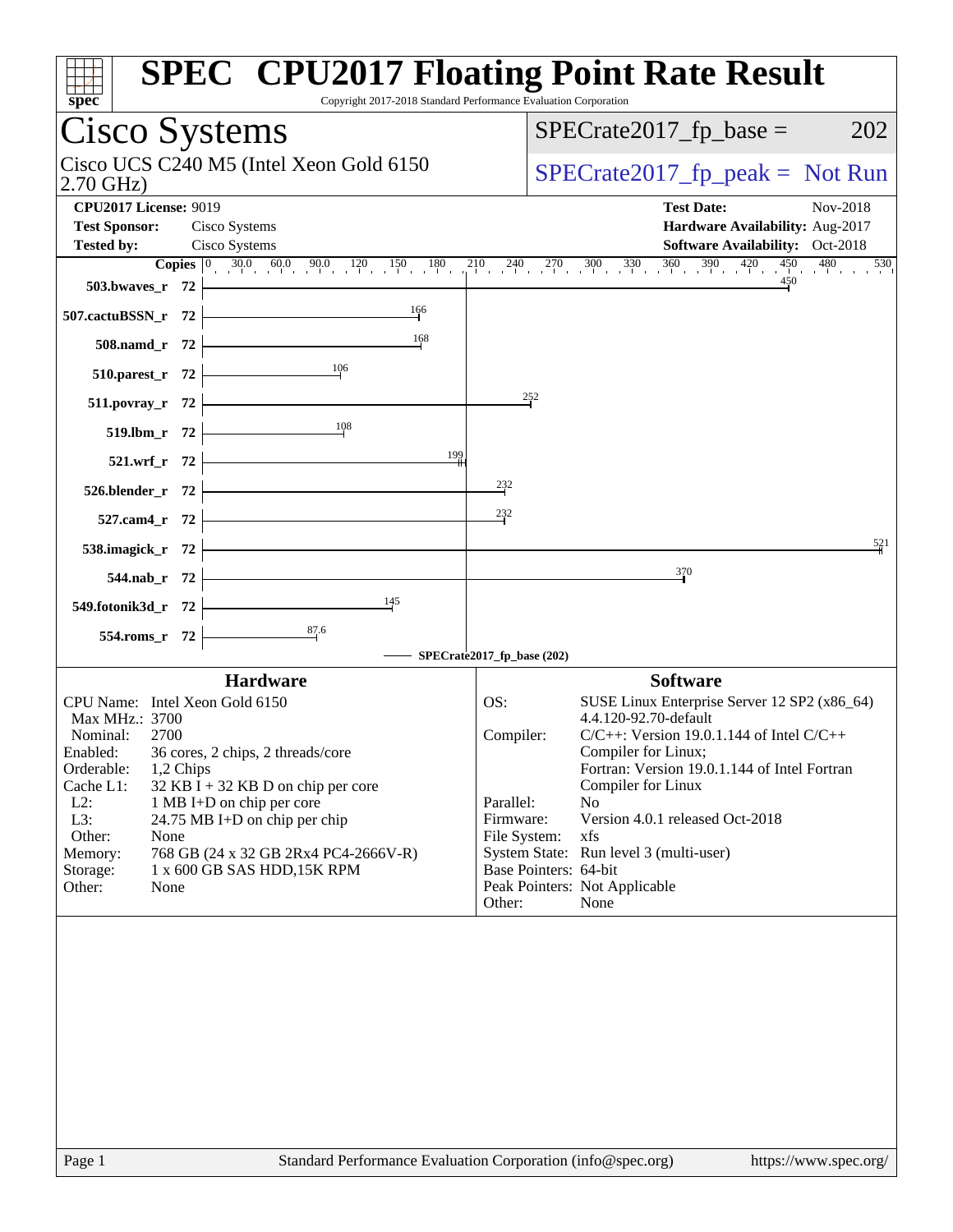

Copyright 2017-2018 Standard Performance Evaluation Corporation

## Cisco Systems

2.70 GHz) Cisco UCS C240 M5 (Intel Xeon Gold 6150  $SPECrate2017<sub>fp</sub> peak = Not Run$ 

 $SPECTate2017<sub>fr</sub> base = 202$ 

**[CPU2017 License:](http://www.spec.org/auto/cpu2017/Docs/result-fields.html#CPU2017License)** 9019 **[Test Date:](http://www.spec.org/auto/cpu2017/Docs/result-fields.html#TestDate)** Nov-2018 **[Test Sponsor:](http://www.spec.org/auto/cpu2017/Docs/result-fields.html#TestSponsor)** Cisco Systems **[Hardware Availability:](http://www.spec.org/auto/cpu2017/Docs/result-fields.html#HardwareAvailability)** Aug-2017 **[Tested by:](http://www.spec.org/auto/cpu2017/Docs/result-fields.html#Testedby)** Cisco Systems **[Software Availability:](http://www.spec.org/auto/cpu2017/Docs/result-fields.html#SoftwareAvailability)** Oct-2018

#### **[Results Table](http://www.spec.org/auto/cpu2017/Docs/result-fields.html#ResultsTable)**

|                                            |               | <b>Base</b>    |       |                |            |                | <b>Peak</b> |               |                |              |                |              |                |              |
|--------------------------------------------|---------------|----------------|-------|----------------|------------|----------------|-------------|---------------|----------------|--------------|----------------|--------------|----------------|--------------|
| <b>Benchmark</b>                           | <b>Copies</b> | <b>Seconds</b> | Ratio | <b>Seconds</b> | Ratio      | <b>Seconds</b> | Ratio       | <b>Copies</b> | <b>Seconds</b> | <b>Ratio</b> | <b>Seconds</b> | <b>Ratio</b> | <b>Seconds</b> | <b>Ratio</b> |
| 503.bwayes_r                               | 72            | 1604           | 450   | 1604           | 450        | 1605           | 450         |               |                |              |                |              |                |              |
| 507.cactuBSSN r                            | 72            | 549            | 166   | 550            | <u>166</u> | 551            | 166         |               |                |              |                |              |                |              |
| 508.namd_r                                 | 72            | 408            | 168   | 408            | 167        | 408            | 168         |               |                |              |                |              |                |              |
| 510.parest_r                               | 72            | 1778           | 106   | 1782           | 106        | 1783           | 106         |               |                |              |                |              |                |              |
| 511.povray_r                               | 72            | 669            | 251   | 667            | 252        | 666            | 252         |               |                |              |                |              |                |              |
| 519.lbm r                                  | 72            | 700            | 108   | 701            | 108        | 700            | 108         |               |                |              |                |              |                |              |
| $521$ .wrf r                               | 72            | 801            | 201   | 812            | <u>199</u> | 821            | 196         |               |                |              |                |              |                |              |
| 526.blender r                              | 72            | 473            | 232   | 473            | 232        | 473            | 232         |               |                |              |                |              |                |              |
| $527$ .cam $4r$                            | 72            | 544            | 231   | 543            | 232        | 544            | 232         |               |                |              |                |              |                |              |
| 538.imagick_r                              | 72            | 343            | 521   | 345            | 520        | 343            | 522         |               |                |              |                |              |                |              |
| $544$ .nab r                               | 72            | 328            | 370   | 329            | 369        | 328            | 370         |               |                |              |                |              |                |              |
| 549.fotonik3d r                            | 72            | 1930           | 145   | 1930           | 145        | 1931           | 145         |               |                |              |                |              |                |              |
| $554$ .roms_r                              | 72            | 1307           | 87.6  | 1305           | 87.7       | 1311           | 87.3        |               |                |              |                |              |                |              |
| $SPECrate2017$ fp base =<br>202            |               |                |       |                |            |                |             |               |                |              |                |              |                |              |
| $SPECrate2017$ fp peak =<br><b>Not Run</b> |               |                |       |                |            |                |             |               |                |              |                |              |                |              |

Results appear in the [order in which they were run.](http://www.spec.org/auto/cpu2017/Docs/result-fields.html#RunOrder) Bold underlined text [indicates a median measurement.](http://www.spec.org/auto/cpu2017/Docs/result-fields.html#Median)

#### **[Submit Notes](http://www.spec.org/auto/cpu2017/Docs/result-fields.html#SubmitNotes)**

 The numactl mechanism was used to bind copies to processors. The config file option 'submit' was used to generate numactl commands to bind each copy to a specific processor. For details, please see the config file.

#### **[Operating System Notes](http://www.spec.org/auto/cpu2017/Docs/result-fields.html#OperatingSystemNotes)**

Stack size set to unlimited using "ulimit -s unlimited"

#### **[General Notes](http://www.spec.org/auto/cpu2017/Docs/result-fields.html#GeneralNotes)**

Environment variables set by runcpu before the start of the run: LD\_LIBRARY\_PATH = "/home/cpu2017/lib/ia32:/home/cpu2017/lib/intel64"

 Binaries compiled on a system with 1x Intel Core i7-4790 CPU + 32GB RAM memory using Redhat Enterprise Linux 7.4 Transparent Huge Pages enabled by default Prior to runcpu invocation Filesystem page cache synced and cleared with: sync; echo 3> /proc/sys/vm/drop\_caches runcpu command invoked through numactl i.e.: numactl --interleave=all runcpu <etc> Yes: The test sponsor attests, as of date of publication, that CVE-2017-5754 (Meltdown) is mitigated in the system as tested and documented.

**(Continued on next page)**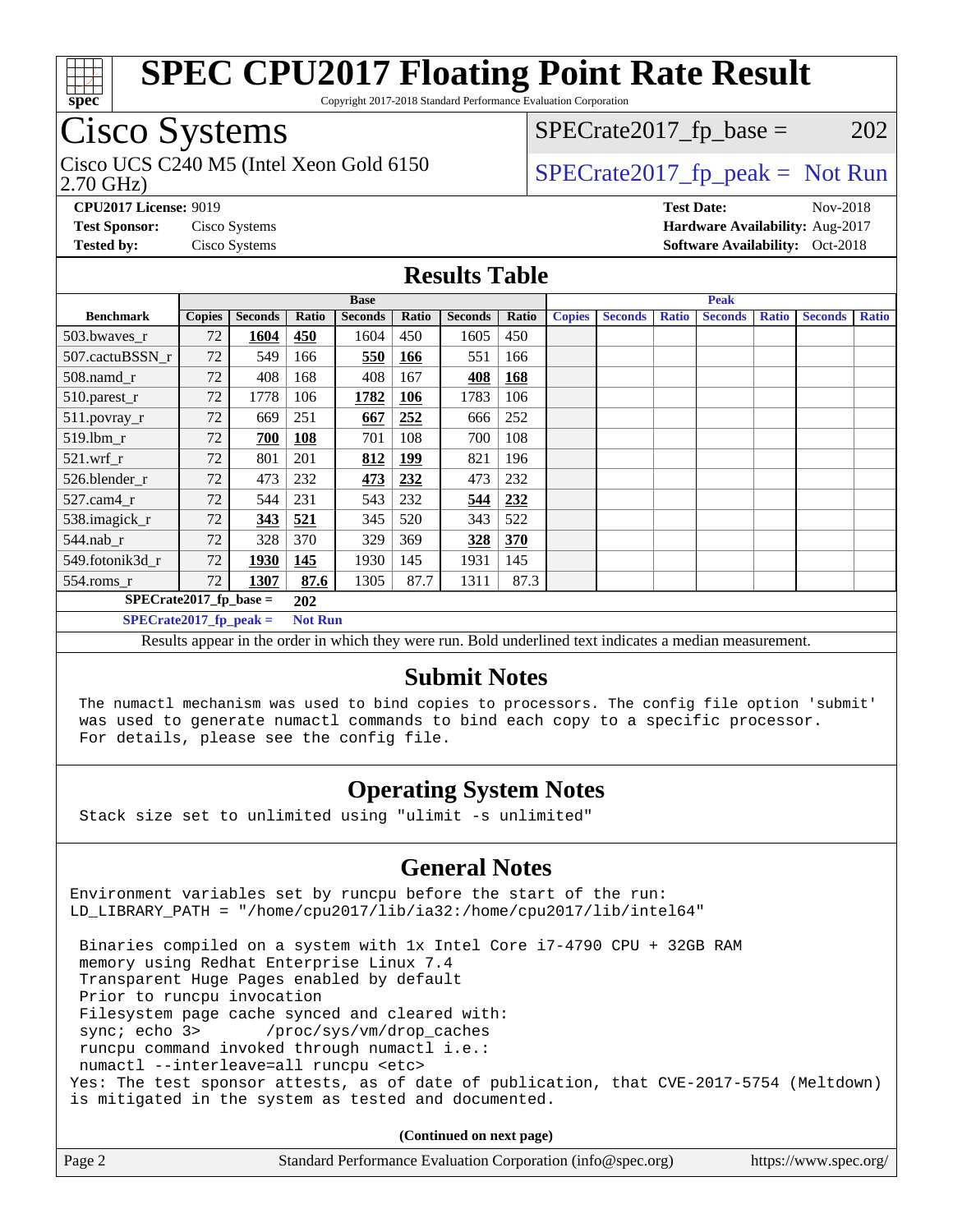

Copyright 2017-2018 Standard Performance Evaluation Corporation

## Cisco Systems

2.70 GHz) Cisco UCS C240 M5 (Intel Xeon Gold 6150  $SPECrate2017<sub>fp</sub> peak = Not Run$ 

 $SPECTate2017<sub>fr</sub> base = 202$ 

**[Test Sponsor:](http://www.spec.org/auto/cpu2017/Docs/result-fields.html#TestSponsor)** Cisco Systems **[Hardware Availability:](http://www.spec.org/auto/cpu2017/Docs/result-fields.html#HardwareAvailability)** Aug-2017

**[CPU2017 License:](http://www.spec.org/auto/cpu2017/Docs/result-fields.html#CPU2017License)** 9019 **[Test Date:](http://www.spec.org/auto/cpu2017/Docs/result-fields.html#TestDate)** Nov-2018 **[Tested by:](http://www.spec.org/auto/cpu2017/Docs/result-fields.html#Testedby)** Cisco Systems **[Software Availability:](http://www.spec.org/auto/cpu2017/Docs/result-fields.html#SoftwareAvailability)** Oct-2018

#### **[General Notes \(Continued\)](http://www.spec.org/auto/cpu2017/Docs/result-fields.html#GeneralNotes)**

Yes: The test sponsor attests, as of date of publication, that CVE-2017-5753 (Spectre variant 1) is mitigated in the system as tested and documented. Yes: The test sponsor attests, as of date of publication, that CVE-2017-5715 (Spectre variant 2) is mitigated in the system as tested and documented.

#### **[Platform Notes](http://www.spec.org/auto/cpu2017/Docs/result-fields.html#PlatformNotes)**

Page 3 Standard Performance Evaluation Corporation [\(info@spec.org\)](mailto:info@spec.org) <https://www.spec.org/> BIOS Settings: Intel HyperThreading Technology set to Enabled CPU performance set to Enterprise Power Performance Tuning set to OS Controls SNC set to Enabled IMC Interleaving set to 1-way Interleave Patrol Scrub set to Disabled Sysinfo program /home/cpu2017/bin/sysinfo Rev: r5797 of 2017-06-14 96c45e4568ad54c135fd618bcc091c0f running on linux-fdny Tue Dec 4 00:10:29 2018 SUT (System Under Test) info as seen by some common utilities. For more information on this section, see <https://www.spec.org/cpu2017/Docs/config.html#sysinfo> From /proc/cpuinfo model name : Intel(R) Xeon(R) Gold 6150 CPU @ 2.70GHz 2 "physical id"s (chips) 72 "processors" cores, siblings (Caution: counting these is hw and system dependent. The following excerpts from /proc/cpuinfo might not be reliable. Use with caution.) cpu cores : 18 siblings : 36 physical 0: cores 0 1 2 3 4 8 9 10 11 16 17 18 19 20 24 25 26 27 physical 1: cores 0 1 2 3 4 8 9 10 11 16 17 18 19 20 24 25 26 27 From lscpu: Architecture: x86\_64 CPU op-mode(s): 32-bit, 64-bit Byte Order: Little Endian  $CPU(s):$  72 On-line CPU(s) list: 0-71 Thread(s) per core: 2 Core(s) per socket: 18 Socket(s): 2 NUMA node(s): 4 Vendor ID: GenuineIntel CPU family: 6 Model: 85 **(Continued on next page)**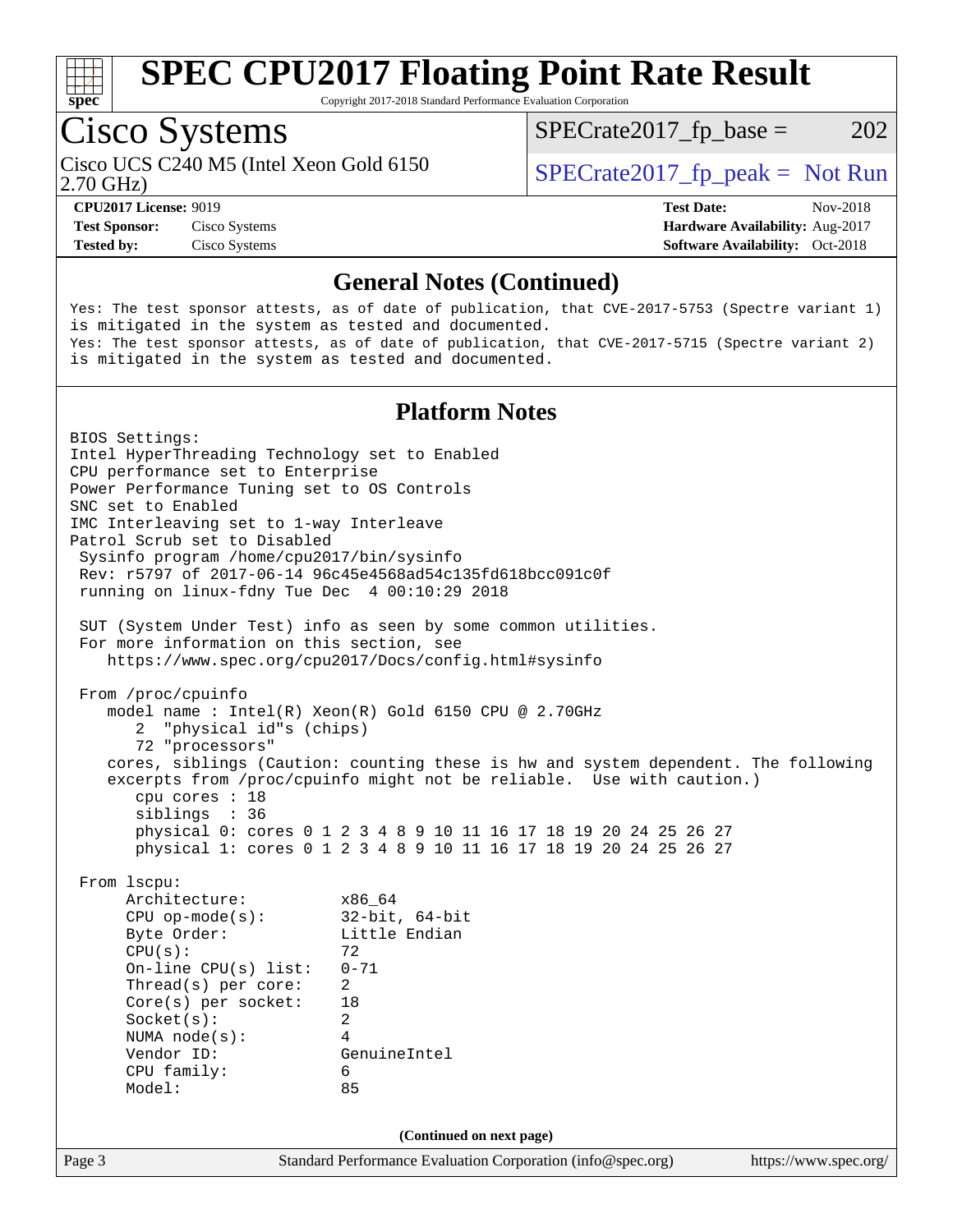

Copyright 2017-2018 Standard Performance Evaluation Corporation

Cisco Systems

 $SPECrate2017_fp\_base = 202$ 

2.70 GHz)

## Cisco UCS C240 M5 (Intel Xeon Gold 6150  $SPECrate2017_fp\_peak = Not Run$

**[CPU2017 License:](http://www.spec.org/auto/cpu2017/Docs/result-fields.html#CPU2017License)** 9019 **[Test Date:](http://www.spec.org/auto/cpu2017/Docs/result-fields.html#TestDate)** Nov-2018 **[Test Sponsor:](http://www.spec.org/auto/cpu2017/Docs/result-fields.html#TestSponsor)** Cisco Systems **[Hardware Availability:](http://www.spec.org/auto/cpu2017/Docs/result-fields.html#HardwareAvailability)** Aug-2017 **[Tested by:](http://www.spec.org/auto/cpu2017/Docs/result-fields.html#Testedby)** Cisco Systems **[Software Availability:](http://www.spec.org/auto/cpu2017/Docs/result-fields.html#SoftwareAvailability)** Oct-2018

#### **[Platform Notes \(Continued\)](http://www.spec.org/auto/cpu2017/Docs/result-fields.html#PlatformNotes)**

| Model name:<br>$Intel(R)$ Xeon $(R)$ Gold 6150 CPU @ 2.70GHz<br>Stepping:<br>4<br>2109.301<br>CPU MHz:<br>$CPU$ $max$ $MHz$ :<br>3700.0000<br>CPU min MHz:<br>1200.0000<br>5387.32<br>BogoMIPS:<br>Virtualization:<br>$VT - x$<br>L1d cache:<br>32K<br>Lli cache:<br>32K<br>$L2$ cache:<br>1024K<br>L3 cache:<br>25344K<br>NUMA $node0$ $CPU(s)$ :<br>$0-2, 5, 6, 9, 10, 14, 15, 36-38, 41, 42, 45, 46, 50, 51$<br>NUMA nodel CPU(s):<br>3, 4, 7, 8, 11-13, 16, 17, 39, 40, 43, 44, 47-49, 52, 53<br>NUMA $node2$ $CPU(s)$ :<br>18-20, 23, 24, 27, 28, 32, 33, 54-56, 59, 60, 63, 64, 68, 69<br>NUMA node3 CPU(s):<br>21, 22, 25, 26, 29-31, 34, 35, 57, 58, 61, 62, 65-67, 70, 71<br>Flags:<br>fpu vme de pse tsc msr pae mce cx8 apic sep mtrr pge mca cmov<br>pat pse36 clflush dts acpi mmx fxsr sse sse2 ss ht tm pbe syscall nx pdpelgb rdtscp<br>lm constant_tsc art arch_perfmon pebs bts rep_good nopl xtopology nonstop_tsc<br>aperfmperf eagerfpu pni pclmulqdq dtes64 monitor ds_cpl vmx smx est tm2 ssse3 sdbg<br>fma cx16 xtpr pdcm pcid dca sse4_1 sse4_2 x2apic movbe popcnt tsc_deadline_timer aes<br>xsave avx f16c rdrand lahf_lm abm 3dnowprefetch ida arat epb invpcid_single pln pts<br>dtherm hwp hwp_act_window hwp_epp hwp_pkg_req intel_pt rsb_ctxsw spec_ctrl stibp<br>retpoline kaiser tpr_shadow vnmi flexpriority ept vpid fsgsbase tsc_adjust bmil hle<br>avx2 smep bmi2 erms invpcid rtm cqm mpx avx512f avx512dq rdseed adx smap clflushopt |
|------------------------------------------------------------------------------------------------------------------------------------------------------------------------------------------------------------------------------------------------------------------------------------------------------------------------------------------------------------------------------------------------------------------------------------------------------------------------------------------------------------------------------------------------------------------------------------------------------------------------------------------------------------------------------------------------------------------------------------------------------------------------------------------------------------------------------------------------------------------------------------------------------------------------------------------------------------------------------------------------------------------------------------------------------------------------------------------------------------------------------------------------------------------------------------------------------------------------------------------------------------------------------------------------------------------------------------------------------------------------------------------------------------------------------------------------------------------------------|
| clwb avx512cd avx512bw avx512vl xsaveopt xsavec xgetbvl cqm_llc cqm_occup_llc<br>/proc/cpuinfo cache data                                                                                                                                                                                                                                                                                                                                                                                                                                                                                                                                                                                                                                                                                                                                                                                                                                                                                                                                                                                                                                                                                                                                                                                                                                                                                                                                                                    |
| cache size : 25344 KB                                                                                                                                                                                                                                                                                                                                                                                                                                                                                                                                                                                                                                                                                                                                                                                                                                                                                                                                                                                                                                                                                                                                                                                                                                                                                                                                                                                                                                                        |
| From numactl --hardware WARNING: a numactl 'node' might or might not correspond to a<br>physical chip.<br>$available: 4 nodes (0-3)$<br>node 0 cpus: 0 1 2 5 6 9 10 14 15 36 37 38 41 42 45 46 50 51<br>node 0 size: 192097 MB<br>node 0 free: 191801 MB<br>node 1 cpus: 3 4 7 8 11 12 13 16 17 39 40 43 44 47 48 49 52 53<br>node 1 size: 193528 MB<br>node 1 free: 193291 MB                                                                                                                                                                                                                                                                                                                                                                                                                                                                                                                                                                                                                                                                                                                                                                                                                                                                                                                                                                                                                                                                                               |
| node 2 cpus: 18 19 20 23 24 27 28 32 33 54 55 56 59 60 63 64 68 69<br>node 2 size: 193528 MB<br>node 2 free: 193297 MB<br>node 3 cpus: 21 22 25 26 29 30 31 34 35 57 58 61 62 65 66 67 70 71                                                                                                                                                                                                                                                                                                                                                                                                                                                                                                                                                                                                                                                                                                                                                                                                                                                                                                                                                                                                                                                                                                                                                                                                                                                                                 |
| node 3 size: 193525 MB<br>node 3 free: 193183 MB<br>node distances:<br>node<br>$\overline{0}$<br>$\mathbf{1}$<br>2<br>3<br>0:<br>10<br>11<br>21<br>21                                                                                                                                                                                                                                                                                                                                                                                                                                                                                                                                                                                                                                                                                                                                                                                                                                                                                                                                                                                                                                                                                                                                                                                                                                                                                                                        |
| (Continued on next page)                                                                                                                                                                                                                                                                                                                                                                                                                                                                                                                                                                                                                                                                                                                                                                                                                                                                                                                                                                                                                                                                                                                                                                                                                                                                                                                                                                                                                                                     |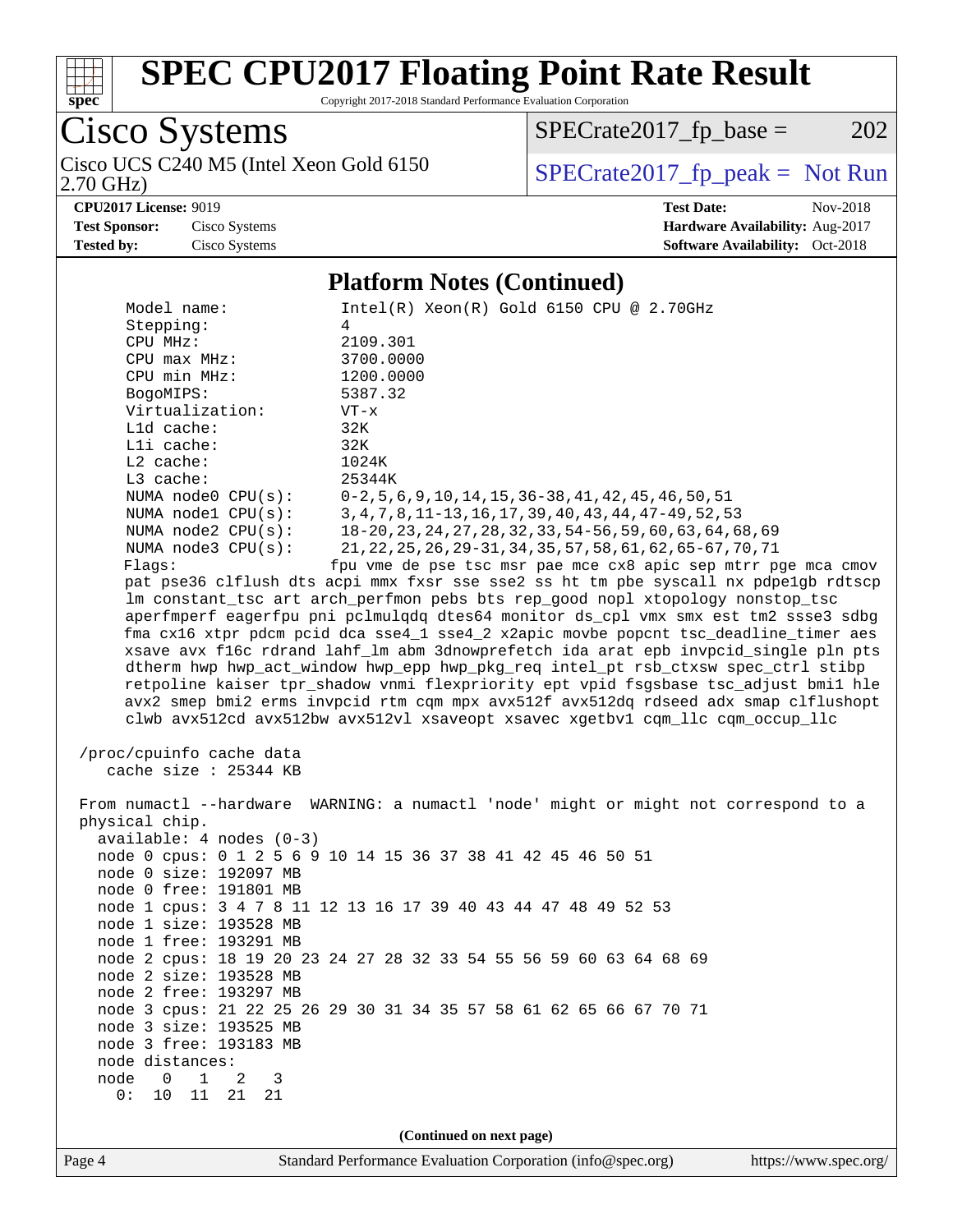| <b>SPEC CPU2017 Floating Point Rate Result</b><br>spec<br>Copyright 2017-2018 Standard Performance Evaluation Corporation                                                                                                                                                                                                                                                                                                                                                                                                                                                                                                                                                                                                                                                                                                                                                                                                                                                                                                                                                                                                                                                                                                                                                                                                        |                                                                  |
|----------------------------------------------------------------------------------------------------------------------------------------------------------------------------------------------------------------------------------------------------------------------------------------------------------------------------------------------------------------------------------------------------------------------------------------------------------------------------------------------------------------------------------------------------------------------------------------------------------------------------------------------------------------------------------------------------------------------------------------------------------------------------------------------------------------------------------------------------------------------------------------------------------------------------------------------------------------------------------------------------------------------------------------------------------------------------------------------------------------------------------------------------------------------------------------------------------------------------------------------------------------------------------------------------------------------------------|------------------------------------------------------------------|
| <b>Cisco Systems</b>                                                                                                                                                                                                                                                                                                                                                                                                                                                                                                                                                                                                                                                                                                                                                                                                                                                                                                                                                                                                                                                                                                                                                                                                                                                                                                             | 202<br>$SPECrate2017_fp\_base =$                                 |
| Cisco UCS C240 M5 (Intel Xeon Gold 6150<br>$2.70$ GHz)                                                                                                                                                                                                                                                                                                                                                                                                                                                                                                                                                                                                                                                                                                                                                                                                                                                                                                                                                                                                                                                                                                                                                                                                                                                                           | $SPECrate2017_fp\_peak = Not Run$                                |
| <b>CPU2017 License: 9019</b><br><b>Test Sponsor:</b><br>Cisco Systems                                                                                                                                                                                                                                                                                                                                                                                                                                                                                                                                                                                                                                                                                                                                                                                                                                                                                                                                                                                                                                                                                                                                                                                                                                                            | <b>Test Date:</b><br>Nov-2018<br>Hardware Availability: Aug-2017 |
| <b>Tested by:</b><br>Cisco Systems                                                                                                                                                                                                                                                                                                                                                                                                                                                                                                                                                                                                                                                                                                                                                                                                                                                                                                                                                                                                                                                                                                                                                                                                                                                                                               | Software Availability: Oct-2018                                  |
| <b>Platform Notes (Continued)</b>                                                                                                                                                                                                                                                                                                                                                                                                                                                                                                                                                                                                                                                                                                                                                                                                                                                                                                                                                                                                                                                                                                                                                                                                                                                                                                |                                                                  |
| 21 21<br>1: 11 10<br>2:<br>21<br>21 10 11<br>3:<br>11<br>21<br>21<br>10                                                                                                                                                                                                                                                                                                                                                                                                                                                                                                                                                                                                                                                                                                                                                                                                                                                                                                                                                                                                                                                                                                                                                                                                                                                          |                                                                  |
| From /proc/meminfo<br>MemTotal:<br>791224932 kB<br>HugePages_Total:<br>0<br>Hugepagesize:<br>2048 kB                                                                                                                                                                                                                                                                                                                                                                                                                                                                                                                                                                                                                                                                                                                                                                                                                                                                                                                                                                                                                                                                                                                                                                                                                             |                                                                  |
| From /etc/*release* /etc/*version*<br>SuSE-release:<br>SUSE Linux Enterprise Server 12 (x86_64)<br>$VERSION = 12$<br>$PATCHLEVEL = 2$<br># This file is deprecated and will be removed in a future service pack or release.<br># Please check /etc/os-release for details about this release.<br>os-release:<br>NAME="SLES"<br>VERSION="12-SP2"<br>VERSION_ID="12.2"<br>PRETTY_NAME="SUSE Linux Enterprise Server 12 SP2"<br>ID="sles"<br>ANSI COLOR="0;32"<br>CPE_NAME="cpe:/o:suse:sles:12:sp2"<br>uname $-a$ :<br>Linux linux-fdny 4.4.120-92.70-default #1 SMP Wed Mar 14 15:59:43 UTC 2018 (52a83de)<br>x86_64 x86_64 x86_64 GNU/Linux<br>run-level 3 Dec 3 23:08<br>SPEC is set to: /home/cpu2017<br>Filesystem<br>Type Size Used Avail Use% Mounted on<br>/dev/sda2<br>500G 162G 339G 33% /<br>xfs<br>Additional information from dmidecode follows. WARNING: Use caution when you interpret<br>this section. The 'dmidecode' program reads system data which is "intended to allow<br>hardware to be accurately determined", but the intent may not be met, as there are<br>frequent changes to hardware, firmware, and the "DMTF SMBIOS" standard.<br>BIOS Cisco Systems, Inc. C240M5.4.0.1.139.1003182220 10/03/2018<br>Memory:<br>24x 0xCE00 M393A4K40CB2-CTD 32 GB 2 rank 2666<br>(End of data from sysinfo program) |                                                                  |
|                                                                                                                                                                                                                                                                                                                                                                                                                                                                                                                                                                                                                                                                                                                                                                                                                                                                                                                                                                                                                                                                                                                                                                                                                                                                                                                                  |                                                                  |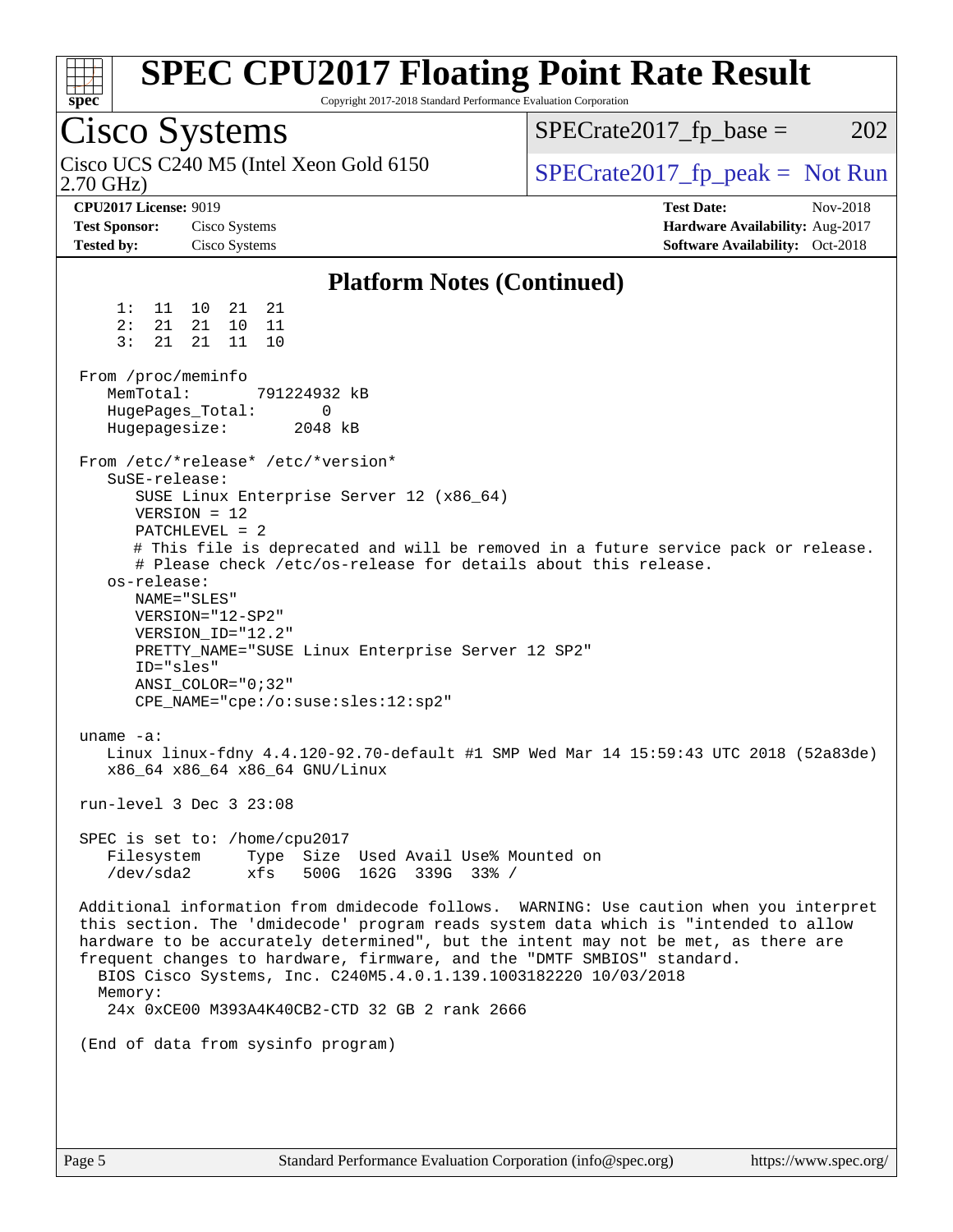

Copyright 2017-2018 Standard Performance Evaluation Corporation

# Cisco Systems<br>Cisco UCS C240 M5 (Intel Xeon Gold 6150)

2.70 GHz)

 $SPECrate2017_fp\_base = 202$ 

 $SPECTate 2017_fp\_peak = Not Run$ 

**[CPU2017 License:](http://www.spec.org/auto/cpu2017/Docs/result-fields.html#CPU2017License)** 9019 **[Test Date:](http://www.spec.org/auto/cpu2017/Docs/result-fields.html#TestDate)** Nov-2018 **[Test Sponsor:](http://www.spec.org/auto/cpu2017/Docs/result-fields.html#TestSponsor)** Cisco Systems **[Hardware Availability:](http://www.spec.org/auto/cpu2017/Docs/result-fields.html#HardwareAvailability)** Aug-2017 **[Tested by:](http://www.spec.org/auto/cpu2017/Docs/result-fields.html#Testedby)** Cisco Systems **[Software Availability:](http://www.spec.org/auto/cpu2017/Docs/result-fields.html#SoftwareAvailability)** Oct-2018

#### **[Compiler Version Notes](http://www.spec.org/auto/cpu2017/Docs/result-fields.html#CompilerVersionNotes)**

| 519.1bm $r(base)$ 538.imagick $r(base)$ 544.nab $r(base)$<br>CC.                                                                                   |                      |  |  |  |  |
|----------------------------------------------------------------------------------------------------------------------------------------------------|----------------------|--|--|--|--|
| icc (ICC) 19.0.1.144 20181018<br>Copyright (C) 1985-2018 Intel Corporation. All rights reserved.                                                   |                      |  |  |  |  |
| CXXC 508.namd_r(base) 510.parest_r(base)                                                                                                           |                      |  |  |  |  |
| icpc (ICC) 19.0.1.144 20181018<br>Copyright (C) 1985-2018 Intel Corporation. All rights reserved.                                                  |                      |  |  |  |  |
| $CC$ 511.povray_r(base) 526.blender_r(base)                                                                                                        |                      |  |  |  |  |
| icpc (ICC) 19.0.1.144 20181018<br>Copyright (C) 1985-2018 Intel Corporation. All rights reserved.<br>icc (ICC) 19.0.1.144 20181018                 |                      |  |  |  |  |
| Copyright (C) 1985-2018 Intel Corporation. All rights reserved.                                                                                    |                      |  |  |  |  |
| FC 507.cactuBSSN_r(base)                                                                                                                           |                      |  |  |  |  |
| icpc (ICC) 19.0.1.144 20181018<br>Copyright (C) 1985-2018 Intel Corporation. All rights reserved.<br>icc (ICC) 19.0.1.144 20181018                 |                      |  |  |  |  |
| Copyright (C) 1985-2018 Intel Corporation.<br>ifort (IFORT) 19.0.1.144 20181018<br>Copyright (C) 1985-2018 Intel Corporation. All rights reserved. | All rights reserved. |  |  |  |  |
| 503.bwaves_r(base) 549.fotonik3d_r(base) 554.roms_r(base)<br>FC                                                                                    |                      |  |  |  |  |
| ifort (IFORT) 19.0.1.144 20181018<br>Copyright (C) 1985-2018 Intel Corporation. All rights reserved.                                               |                      |  |  |  |  |
| 521.wrf $r(base)$ 527.cam4 $r(base)$<br>CC                                                                                                         |                      |  |  |  |  |
| ifort (IFORT) 19.0.1.144 20181018<br>Copyright (C) 1985-2018 Intel Corporation. All rights reserved.<br>icc (ICC) 19.0.1.144 20181018              |                      |  |  |  |  |
| (Continued on next page)                                                                                                                           |                      |  |  |  |  |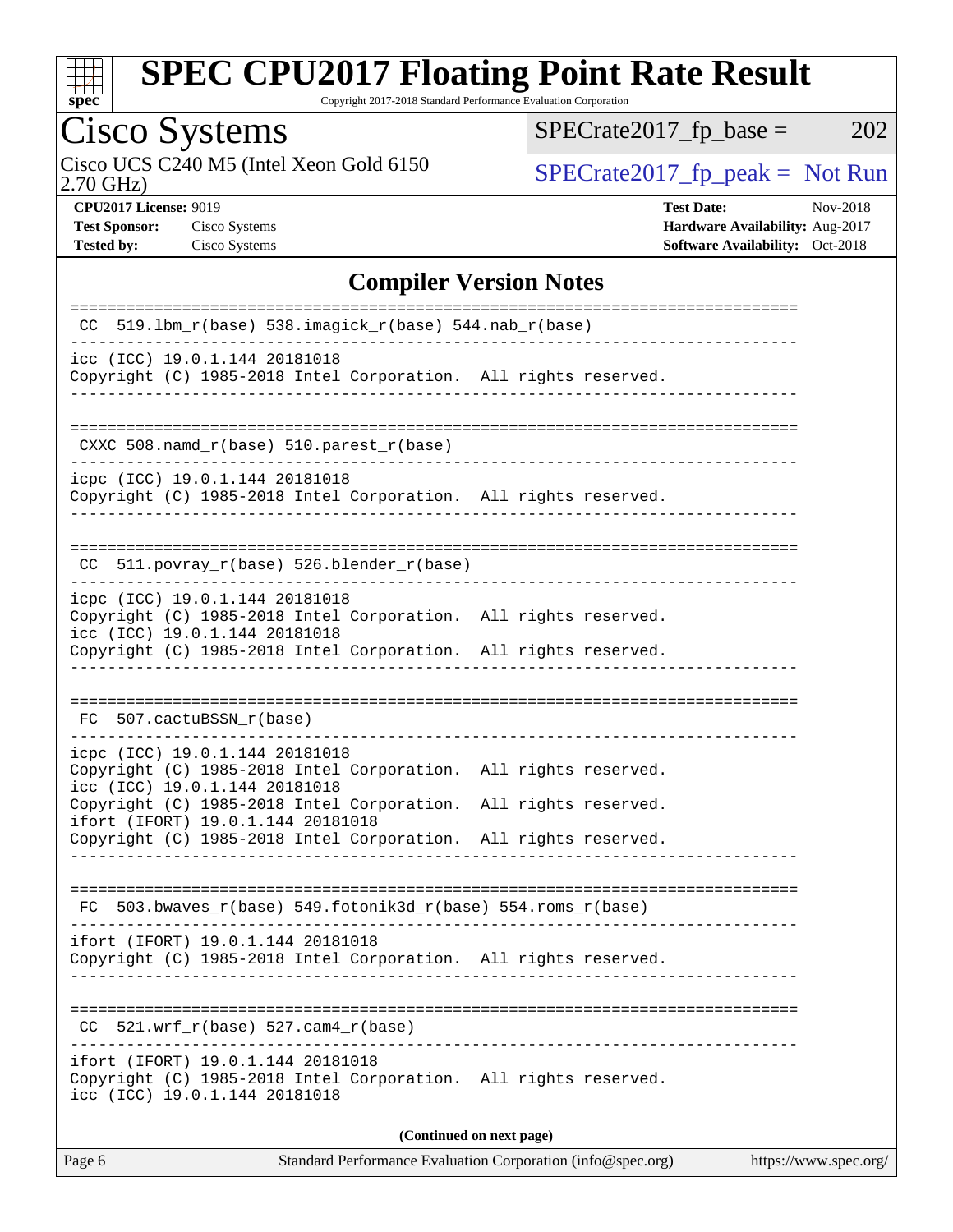

Copyright 2017-2018 Standard Performance Evaluation Corporation

## Cisco Systems

Cisco UCS C240 M5 (Intel Xeon Gold 6150  $SPECrate2017$  fp\_peak = Not Run

 $SPECTate2017<sub>fr</sub> base = 202$ 

2.70 GHz)

**[CPU2017 License:](http://www.spec.org/auto/cpu2017/Docs/result-fields.html#CPU2017License)** 9019 **[Test Date:](http://www.spec.org/auto/cpu2017/Docs/result-fields.html#TestDate)** Nov-2018 **[Test Sponsor:](http://www.spec.org/auto/cpu2017/Docs/result-fields.html#TestSponsor)** Cisco Systems **[Hardware Availability:](http://www.spec.org/auto/cpu2017/Docs/result-fields.html#HardwareAvailability)** Aug-2017 **[Tested by:](http://www.spec.org/auto/cpu2017/Docs/result-fields.html#Testedby)** Cisco Systems **[Software Availability:](http://www.spec.org/auto/cpu2017/Docs/result-fields.html#SoftwareAvailability)** Oct-2018

#### **[Compiler Version Notes \(Continued\)](http://www.spec.org/auto/cpu2017/Docs/result-fields.html#CompilerVersionNotes)**

Copyright (C) 1985-2018 Intel Corporation. All rights reserved. ------------------------------------------------------------------------------

### **[Base Compiler Invocation](http://www.spec.org/auto/cpu2017/Docs/result-fields.html#BaseCompilerInvocation)**

[C benchmarks](http://www.spec.org/auto/cpu2017/Docs/result-fields.html#Cbenchmarks):  $\text{icc}$  -m64 -std=c11

[C++ benchmarks:](http://www.spec.org/auto/cpu2017/Docs/result-fields.html#CXXbenchmarks) [icpc -m64](http://www.spec.org/cpu2017/results/res2018q4/cpu2017-20181211-10275.flags.html#user_CXXbase_intel_icpc_64bit_4ecb2543ae3f1412ef961e0650ca070fec7b7afdcd6ed48761b84423119d1bf6bdf5cad15b44d48e7256388bc77273b966e5eb805aefd121eb22e9299b2ec9d9)

[Fortran benchmarks](http://www.spec.org/auto/cpu2017/Docs/result-fields.html#Fortranbenchmarks): [ifort -m64](http://www.spec.org/cpu2017/results/res2018q4/cpu2017-20181211-10275.flags.html#user_FCbase_intel_ifort_64bit_24f2bb282fbaeffd6157abe4f878425411749daecae9a33200eee2bee2fe76f3b89351d69a8130dd5949958ce389cf37ff59a95e7a40d588e8d3a57e0c3fd751)

[Benchmarks using both Fortran and C](http://www.spec.org/auto/cpu2017/Docs/result-fields.html#BenchmarksusingbothFortranandC): [ifort -m64](http://www.spec.org/cpu2017/results/res2018q4/cpu2017-20181211-10275.flags.html#user_CC_FCbase_intel_ifort_64bit_24f2bb282fbaeffd6157abe4f878425411749daecae9a33200eee2bee2fe76f3b89351d69a8130dd5949958ce389cf37ff59a95e7a40d588e8d3a57e0c3fd751) [icc -m64 -std=c11](http://www.spec.org/cpu2017/results/res2018q4/cpu2017-20181211-10275.flags.html#user_CC_FCbase_intel_icc_64bit_c11_33ee0cdaae7deeeab2a9725423ba97205ce30f63b9926c2519791662299b76a0318f32ddfffdc46587804de3178b4f9328c46fa7c2b0cd779d7a61945c91cd35)

[Benchmarks using both C and C++](http://www.spec.org/auto/cpu2017/Docs/result-fields.html#BenchmarksusingbothCandCXX): [icpc -m64](http://www.spec.org/cpu2017/results/res2018q4/cpu2017-20181211-10275.flags.html#user_CC_CXXbase_intel_icpc_64bit_4ecb2543ae3f1412ef961e0650ca070fec7b7afdcd6ed48761b84423119d1bf6bdf5cad15b44d48e7256388bc77273b966e5eb805aefd121eb22e9299b2ec9d9) [icc -m64 -std=c11](http://www.spec.org/cpu2017/results/res2018q4/cpu2017-20181211-10275.flags.html#user_CC_CXXbase_intel_icc_64bit_c11_33ee0cdaae7deeeab2a9725423ba97205ce30f63b9926c2519791662299b76a0318f32ddfffdc46587804de3178b4f9328c46fa7c2b0cd779d7a61945c91cd35)

[Benchmarks using Fortran, C, and C++:](http://www.spec.org/auto/cpu2017/Docs/result-fields.html#BenchmarksusingFortranCandCXX) [icpc -m64](http://www.spec.org/cpu2017/results/res2018q4/cpu2017-20181211-10275.flags.html#user_CC_CXX_FCbase_intel_icpc_64bit_4ecb2543ae3f1412ef961e0650ca070fec7b7afdcd6ed48761b84423119d1bf6bdf5cad15b44d48e7256388bc77273b966e5eb805aefd121eb22e9299b2ec9d9) [icc -m64 -std=c11](http://www.spec.org/cpu2017/results/res2018q4/cpu2017-20181211-10275.flags.html#user_CC_CXX_FCbase_intel_icc_64bit_c11_33ee0cdaae7deeeab2a9725423ba97205ce30f63b9926c2519791662299b76a0318f32ddfffdc46587804de3178b4f9328c46fa7c2b0cd779d7a61945c91cd35) [ifort -m64](http://www.spec.org/cpu2017/results/res2018q4/cpu2017-20181211-10275.flags.html#user_CC_CXX_FCbase_intel_ifort_64bit_24f2bb282fbaeffd6157abe4f878425411749daecae9a33200eee2bee2fe76f3b89351d69a8130dd5949958ce389cf37ff59a95e7a40d588e8d3a57e0c3fd751)

## **[Base Portability Flags](http://www.spec.org/auto/cpu2017/Docs/result-fields.html#BasePortabilityFlags)**

 503.bwaves\_r: [-DSPEC\\_LP64](http://www.spec.org/cpu2017/results/res2018q4/cpu2017-20181211-10275.flags.html#suite_basePORTABILITY503_bwaves_r_DSPEC_LP64) 507.cactuBSSN\_r: [-DSPEC\\_LP64](http://www.spec.org/cpu2017/results/res2018q4/cpu2017-20181211-10275.flags.html#suite_basePORTABILITY507_cactuBSSN_r_DSPEC_LP64) 508.namd\_r: [-DSPEC\\_LP64](http://www.spec.org/cpu2017/results/res2018q4/cpu2017-20181211-10275.flags.html#suite_basePORTABILITY508_namd_r_DSPEC_LP64) 510.parest\_r: [-DSPEC\\_LP64](http://www.spec.org/cpu2017/results/res2018q4/cpu2017-20181211-10275.flags.html#suite_basePORTABILITY510_parest_r_DSPEC_LP64) 511.povray\_r: [-DSPEC\\_LP64](http://www.spec.org/cpu2017/results/res2018q4/cpu2017-20181211-10275.flags.html#suite_basePORTABILITY511_povray_r_DSPEC_LP64) 519.lbm\_r: [-DSPEC\\_LP64](http://www.spec.org/cpu2017/results/res2018q4/cpu2017-20181211-10275.flags.html#suite_basePORTABILITY519_lbm_r_DSPEC_LP64) 521.wrf\_r: [-DSPEC\\_LP64](http://www.spec.org/cpu2017/results/res2018q4/cpu2017-20181211-10275.flags.html#suite_basePORTABILITY521_wrf_r_DSPEC_LP64) [-DSPEC\\_CASE\\_FLAG](http://www.spec.org/cpu2017/results/res2018q4/cpu2017-20181211-10275.flags.html#b521.wrf_r_baseCPORTABILITY_DSPEC_CASE_FLAG) [-convert big\\_endian](http://www.spec.org/cpu2017/results/res2018q4/cpu2017-20181211-10275.flags.html#user_baseFPORTABILITY521_wrf_r_convert_big_endian_c3194028bc08c63ac5d04de18c48ce6d347e4e562e8892b8bdbdc0214820426deb8554edfa529a3fb25a586e65a3d812c835984020483e7e73212c4d31a38223) 526.blender\_r: [-DSPEC\\_LP64](http://www.spec.org/cpu2017/results/res2018q4/cpu2017-20181211-10275.flags.html#suite_basePORTABILITY526_blender_r_DSPEC_LP64) [-DSPEC\\_LINUX](http://www.spec.org/cpu2017/results/res2018q4/cpu2017-20181211-10275.flags.html#b526.blender_r_baseCPORTABILITY_DSPEC_LINUX) [-funsigned-char](http://www.spec.org/cpu2017/results/res2018q4/cpu2017-20181211-10275.flags.html#user_baseCPORTABILITY526_blender_r_force_uchar_40c60f00ab013830e2dd6774aeded3ff59883ba5a1fc5fc14077f794d777847726e2a5858cbc7672e36e1b067e7e5c1d9a74f7176df07886a243d7cc18edfe67) 527.cam4\_r: [-DSPEC\\_LP64](http://www.spec.org/cpu2017/results/res2018q4/cpu2017-20181211-10275.flags.html#suite_basePORTABILITY527_cam4_r_DSPEC_LP64) [-DSPEC\\_CASE\\_FLAG](http://www.spec.org/cpu2017/results/res2018q4/cpu2017-20181211-10275.flags.html#b527.cam4_r_baseCPORTABILITY_DSPEC_CASE_FLAG) 538.imagick\_r: [-DSPEC\\_LP64](http://www.spec.org/cpu2017/results/res2018q4/cpu2017-20181211-10275.flags.html#suite_basePORTABILITY538_imagick_r_DSPEC_LP64) 544.nab\_r: [-DSPEC\\_LP64](http://www.spec.org/cpu2017/results/res2018q4/cpu2017-20181211-10275.flags.html#suite_basePORTABILITY544_nab_r_DSPEC_LP64) 549.fotonik3d\_r: [-DSPEC\\_LP64](http://www.spec.org/cpu2017/results/res2018q4/cpu2017-20181211-10275.flags.html#suite_basePORTABILITY549_fotonik3d_r_DSPEC_LP64) 554.roms\_r: [-DSPEC\\_LP64](http://www.spec.org/cpu2017/results/res2018q4/cpu2017-20181211-10275.flags.html#suite_basePORTABILITY554_roms_r_DSPEC_LP64)